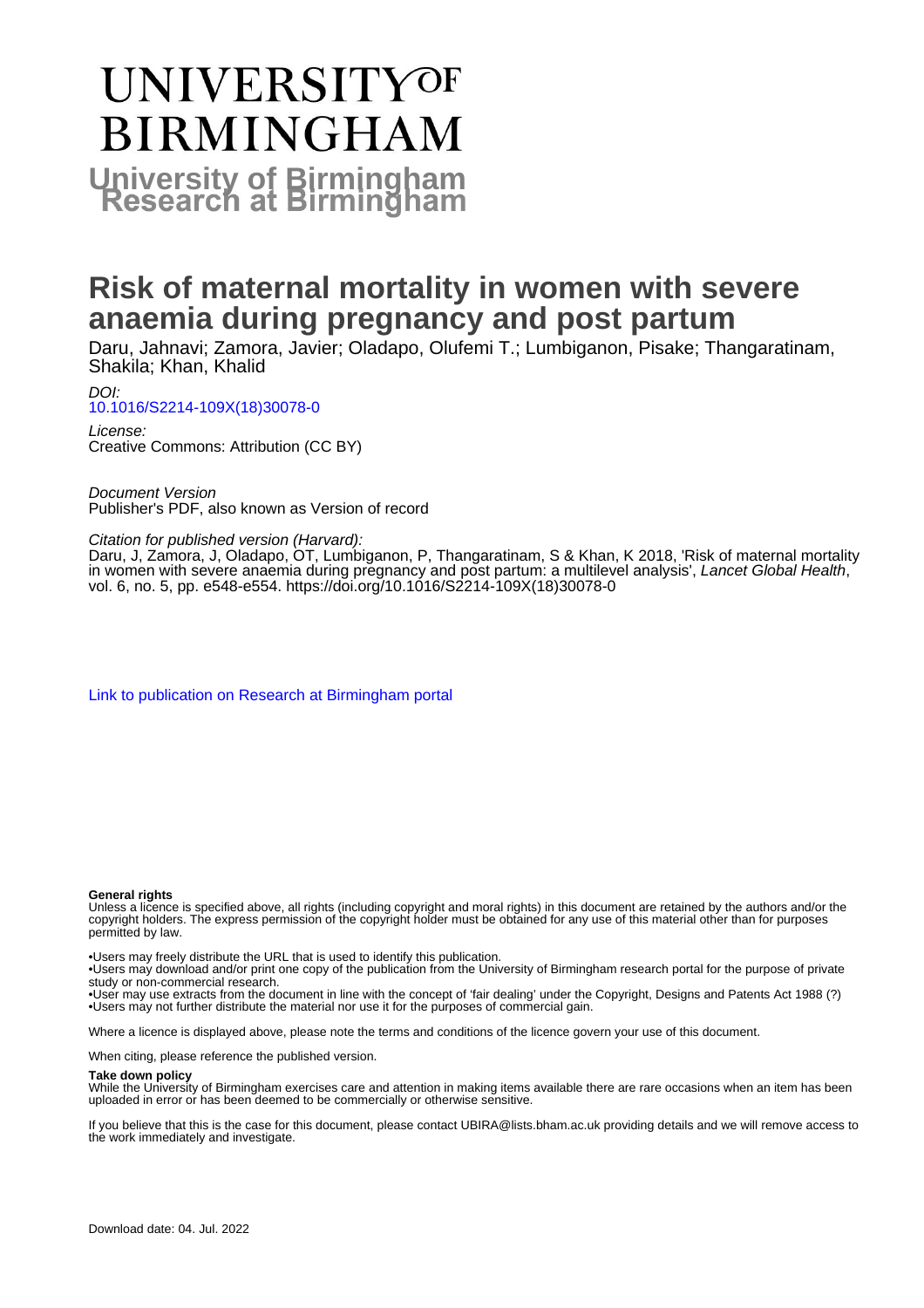# **Articles**

# **Risk of maternal mortality in women with severe anaemia during pregnancy and post partum: a multilevel analysis**



# **Summary**

**Background Anaemia affects as many as half of all pregnant women in low-income and middle-income countries, but the burden of disease and associated maternal mortality are not robustly quantified. We aimed to assess the association between severe anaemia and maternal death with data from the WHO Multicountry Survey on maternal and newborn health.**

**Methods We used multilevel and propensity score regression analyses to establish the relation between severe anaemia and maternal death in 359 health facilities in 29 countries across Latin America, Africa, the Western Pacific, eastern Mediterranean, and southeast Asia. Severe anaemia was defined as antenatal or postnatal haemoglobin concentrations of less than 70 g/L in a blood sample obtained before death. Maternal death was defined as death any time after admission until the seventh day post partum or discharge. In regression analyses, we adjusted for postpartum haemorrhage, general anaesthesia, admission to intensive care, sepsis, pre-eclampsia or eclampsia, thrombocytopenia, shock, massive transfusion, severe oliguria, failure to form clots, and severe acidosis as confounding variables. These variables were used to develop the propensity score.**

**Findings 312281 women admitted in labour or with ectopic pregnancies were included in the adjusted multilevel logistic analysis, and 12470 were included in the propensity score regression analysis. The adjusted odds ratio for maternal death in women with severe anaemia compared with those without severe anaemia was 2∙36 (95% CI 1∙60–3∙48). In the propensity score analysis, severe anaemia was also associated with maternal death (adjusted odds ratio 1∙86 [95% CI 1∙39–2∙49]).**

**Interpretation Prevention and treatment of anaemia during pregnancy and post partum should remain a global public health and research priority.**

**Funding Barts and the London Charity.**

**Copyright This is an Open Access article published under the CC BY 3.0 IGO license which permits unrestricted use, distribution, and reproduction in any medium, provided the original work is properly cited. In any use of this article, there should be no suggestion that WHO endorses any specific organisation, products or services. The use of the WHO logo is not permitted. This notice should be preserved along with the article's original URL.**

### **Introduction**

As many as half of all pregnant women in low-income and middle-income countries are diagnosed with anaemia,<sup>1,2</sup> which affects 32 million pregnant women worldwide.<sup>2</sup> Women in low-income and middle-income countries are at increased risk of anaemia<sup>1</sup> because of the higher frequency of dietary iron deficiency, haemoglobinopathies, macronutrient deficiencies, and infections such as malaria, HIV, and hookworm infestation in those countries than in high-income countries.<sup>3</sup> Anaemia has been associated with increased prevalence of ante-partum and post-partum haemorrhage.<sup>4</sup>

WHO has recognised anaemia as a global problem with serious consequence for mothers and their babies.<sup>5</sup> Even though anaemia in pregnancy is readily treatable, data from several studies show an association between maternal anaemia and severe adverse maternal and perinatal outcomes.2 The findings of these studies were not robust as a result of methodical limitations, including small sample sizes, use of surrogate outcome measures,<sup>6</sup>

inconsistent definitions of severe morbidity, $7$  and failure to adjust for relevant confounders. Thus, severe anaemia is strongly correlated with maternal morbidity secondary to known clinical and biological factors.<sup>8</sup> Furthermore, the crucially important outcome of maternal death is often not reported or is reported with low precision because of the rarity of events<sup>9</sup> in small and retrospective datasets.4,10 As a result, the relation between severe anaemia and maternal mortality is not well understood.

The absence of robust evidence of severe anaemia and maternal mortality could affect prioritisation of anaemia as an important condition in its own right. We assessed the association of severe anaemia with maternal mortality in a large, multicountry dataset gathered via standardised procedures.

# **Methods**

#### **Survey methods and participants**

sectional study in which data were collected for all j.daru@qmul.ac.uk The WHO Multicountry Survey was a large, cross





#### *Lancet Glob Health* **2018; 6: e548–54**

Published **Online** March 20, 2018 http://dx.doi.org/10.1016/ S2214-109X(18)30078-0 See **Comment** page e479

**Barts Research Centre for Women's Health, WHO Collaborating Centre, Queen Mary University of London, London, UK** (J Daru MBBS, Prof J Zamora PhD, Prof S Thangaratinam PhD, Prof K S Khan MSc)**; CIBER Epidemiology and Public Health, Madrid, Spain** (Prof J Zamora, B M Fernández-Félix MSc)**; Clinical Biostatistics Unit, Hospital Ramón y Cajal, Madrid, Spain**  (B M Fernández-Félix)**; UNDP/ UNFPA/UNICEF/WHO/World Bank Special Programme of Research, Development and Research Training in Human Reproduction, Department of Reproductive Health and Research, WHO, Geneva, Switzerland** (J Vogel PhD, OT Oladapo FWACS, Ö Tunçalp PhD)**; Division of Lifecourse Epidemiology, Department of Social Medicine, National Center for Child Health and Development, Tokyo, Japan**  (N Morisaki PhD)**; Department of Internal Medicine, São Paulo Federal University, São Paulo, Brazil** (M R Torloni PhD)**; Department of Obstetrics & Gynecology, Fortis Memorial Research Institute, Gurgaon, India** (S Mittal MD)**; Family Health Bureau, Ministry of Health, Colombo, Sri Lanka**  (K Jayaratne MD)**; Department of Obstetrics and Gynaecology, Faculty of Medicine, Khon Kaen University, Khon Kaen,Thailand**  (Prof P Lumbiganon MD)**; and Faculty of Medicine, University of Tsukuba, Tsukuba, Japan**  (G Togoobaatar PhD)

Correspondence to: Dr Jahnavi Daru, Barts Research Centre for Women's Health, WHO Collaborating Centre, Queen Mary University of London, 58 Turner Street, London E1 2AB, UK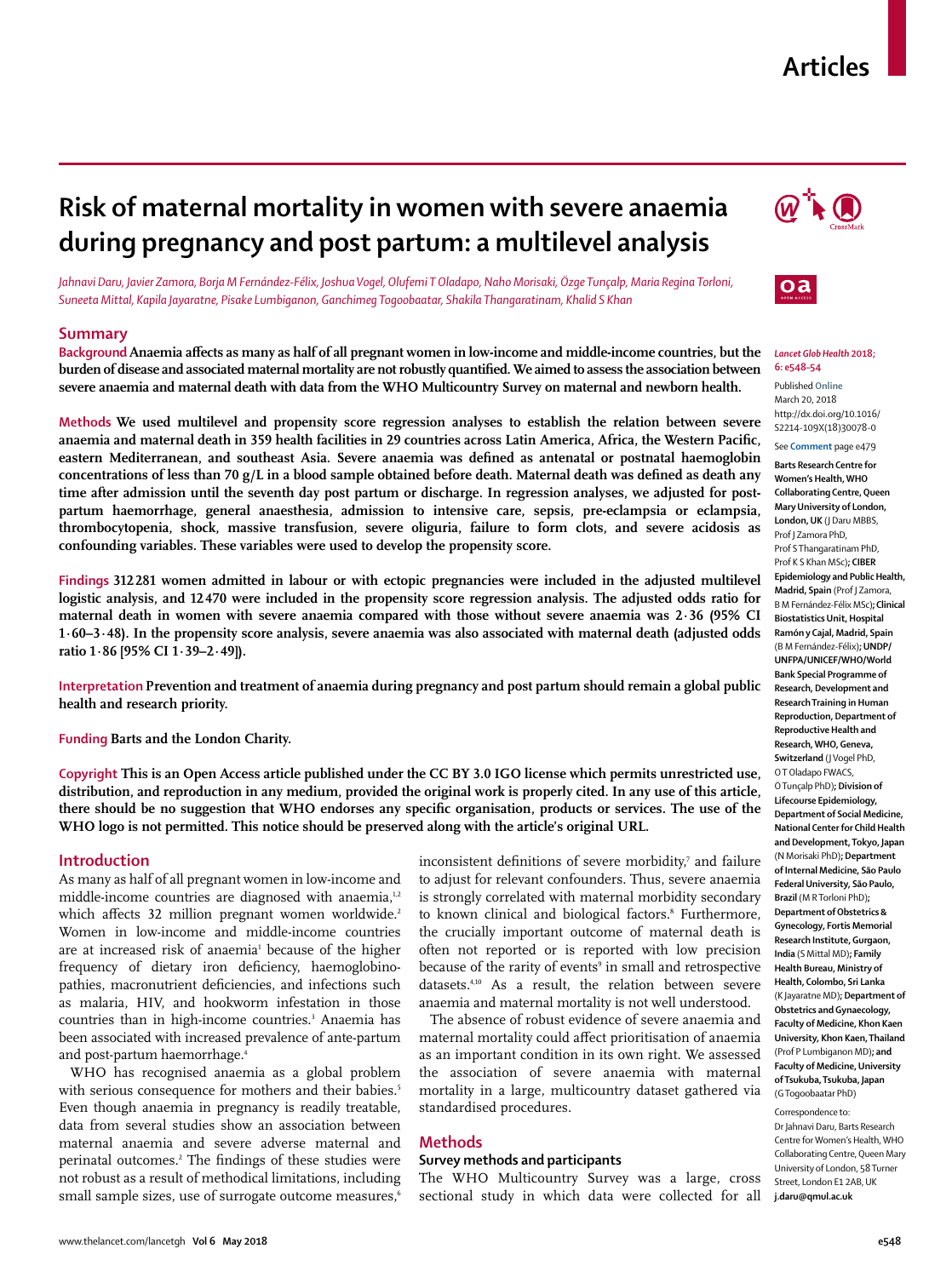#### **Research in context**

#### **Evidence before this study**

Anaemia in pregnancy is associated with severe maternal morbidity and an indirect cause of maternal death across pregnant populations in both low-income and high-income settings.

We searched MEDLINE and Embase with the terms "anaemia", "anemia", "anae\*", "anem\*", "pregnancy", "pregnan\*", "mother", "mortality", "death", and "maternal mortality" for observational studies published in any language before June 19, 2017. We also searched in WHO's study registry. We did not identify any large international analyses of the association between severe anaemia and maternal death, but noted several small national or regional studies with methodological limitations, such as small sample size, in which the small number of events prevented development of a robust model with adequate adjustment for known confounding variables.

#### **Added value of this study**

To our knowledge, ours is the first study to explore the independent association of severe anaemia with maternal

delivery and severe maternal outcomes (ie, maternal death and maternal near-miss) with standardised methods at 359 health facilities in 29 countries across Latin America, Africa, the Western Pacific, eastern Mediterranean and southeast Asia between May, 2010, and December, 2011. The included countries were Afghanistan, Angola, Argentina, Brazil, Cambodia, China, Democratic Republic of the Congo, Ecuador, India, Japan, Jordan, Kenya, Lebanon, Mexico, Mongolia, Nepal, Nicaragua, Niger, Nigeria, Pakistan, Palestine, Paraguay, Peru, Philippines, Qatar, Sri Lanka, Thailand, Uganda, and Vietnam. They were chosen on the basis of their participation in the WHO Global Country Survey and on assessments of feasibility. Types of health-care facilities included government-funded regional and local hospitals, and community hospitals. Detailed explanations of the methods have been published previously.<sup>11,12</sup>

The WHO Multicountry Survey was based on a stratified multistage cluster-sampling approach to obtain a global sample of pregnancy complications. Within each region, two randomly selected provinces and the capital city of each country were sampled. Within each capital city and province, seven institutions with more than 1000 deliveries per year and the capacity for caesarean deliveries were randomly selected (if there were fewer than seven eligible institutions, all eligible institutions were included). Data were collected for 2 months in institutions with more than 6000 deliveries per year data, and for 3 months in institutions with fewer than 6000 deliveries per year. In countries where fewer than 3000 deliveries were anticipated per year, data were gathered for 4 months at all centres. Health-care facilities were the primary sampling level of the WHO mortality. We noted an independent association to varying degrees in an ethnically and geographically diverse population. Because severe anaemia was recorded as a binary variable in our dataset (from the WHO Multicountry Survey), we could not examine whether a dose–response relationship exists between haemoglobin concentration and maternal mortality. Nonetheless, we identified an association that was present in several different regions and reproducible with different statistical techniques, even after adjustment for several known confounding variables.

# **Implications of all the available evidence**

Irrespective of the cause, severe anaemia should be treated with vigour. Our findings support the use of haematological indices as outcome measures that are strongly associated with clinical outcomes. Our work also shows the need to prioritise the prevention and management of anaemia in pregnancy as a global public health and research priority.

Multicountry Survey, and thus individual level analyses could be affected by clustering.

The study population comprised all women giving birth in participating hospitals and their respective neonates; all maternal near-miss cases admitted to participating hospitals, irrespective of gestational age and delivery status; and all maternal deaths in participating hospitals, irrespective of gestational age and delivery status, during the data collection period. Those in whom severe outcomes were a result of miscarriage or ectopic pregnancy were also included. Data were gathered for all eligible individuals from admission to a health-care facility until 7 days post partum or post abortion, discharge, or death (whichever came first). Thus, complications that occurred before presentation, more than 7 days post partum, after discharge, or during a post-partum readmission were not recorded. Data were captured via a pre-tested individual data collection form. Trained data collectors reviewed medical records and abstracted data into the forms daily; there was no contact with eligible women. Clarification, when needed, was sought from clinical staff. Additionally, data collectors completed an institutional form in consultation with the head of the obstetric department, in which obstetric, neonatal, and intensive-care capacity, and capacity to identify a range of laboratory, clinical, and management severity indicators for mothers and neonates were captured. Data for both the individual and institutional forms were then entered into a web-based management system. Ethical approval for the original Multicountry Survey was granted by WHO's Ethical Review Committee, and was also sought in each contributing country. This specific analysis was approved by the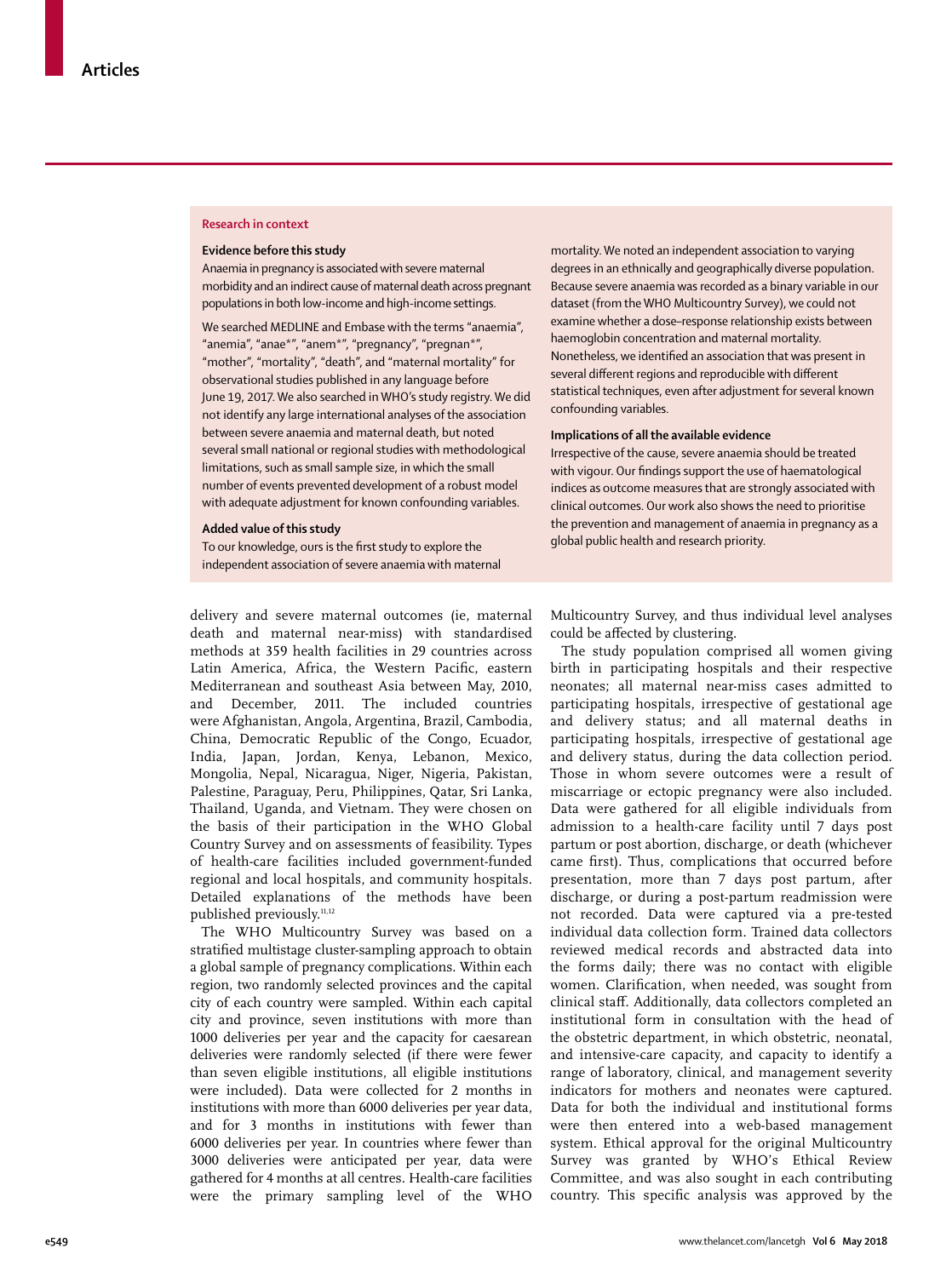WHO Multicountry Survey Research Network after a review of our protocol.

# **Definitions and variables**

Haemoglobin was measured in accordance with standard clinical practice. Severe anaemia was recorded as an independent pregnancy complication if the haemoglobin measurement in an antenatal or postnatal blood sample taken before the outcome was less than 70 g/L (in line with WHO's definition of near miss for women who experience severe complications of pregnancy or delivery and nearly die, but survive).<sup>13</sup> Women without anaemia and those with haemoglobin concentrations of 70–120 g/L were grouped together. Maternal death was defined as death any time after admission until the seventh day post partum or discharge (whichever came first). Our approach follows the standards used by the WHO Multicountry Survey Research Network and previous analyses of this dataset. $^{14}$  A list of the potential confounding variables and their respective definitions sought for adjustment within statistical models are provided in the appendix in accordance with reporting guidelines for regression models.15

#### **Statistical analysis**

In our analysis, we included all women admitted for delivery or ectopic pregnancy with or without severe anaemia at facilities where there were more than 100 cases (to avoid instability and problems of convergence related to small sample sizes). We explored the relation between severe anaemia and maternal death with two approaches: a multilevel logistic regression analysis and a propensity score regression analysis.

We fitted an explanatory multilevel logistic regression model with maternal death as the dependent binary outcome and severe anaemia as the main exposure. We defined a three-level model for women (first level) giving birth in facilities (second level) within countries (third level). We selected a set of potential confounding variables from the covariates captured by the data extraction form a priori. Covariates selected had to have a plausible biological relation to the association between severe anaemia and maternal death (appendix). Selection of covariates was an iterative process that involved informal discussions with clinicians, epidemiologists, and laboratory scientists. We aimed to adjust the association of severe anaemia with the outcome of maternal death. Thus, we defined a confounding effect as a change of greater than 10% between the adjusted and unadjusted or crude odds ratio (OR) for severe anaemia and maternal death. We used a non-automated backwards elimination strategy to select variables included in the final model. All variables that were significant (ie, p<0∙05) in the adjustment were included in the final model.

Because we noted important differences in baseline clinical characteristics between women with and without severe anaemia, we did a second analysis based on propensity scores to mitigate confounding bias caused by the imbalance between the characteristics of the groups under comparison. We developed<sup>16</sup> a score that represents the propensity (ie, the conditional probability) of a woman to develop severe anaemia in view of her clinical characteristics. Compared with classic multivariate adjustments, the propensity score permitted finer adjustments for wider sets of covariates. To obtain the score, we fitted a logistic regression model, with severe anaemia as a binary dependent variable and adjusted with the same covariates used in the multilevel logistic regression analysis (appendix). We used the propensity score to match, without replacement, women with severe anaemia and women without severe anaemia in a 1:2 ratio, to optimise the precision of the estimate of association and limit bias.<sup>17</sup> Matched pairs were chosen from within countries. We established a caliper of 0·25 of the SD of the propensity score,18 resulting in a small caliper but an See **Online** for appendixexcellent balance of women with severe anaemia and those without as matched samples. We computed standardised differences (ie, the difference in proportions divided by the SD) for all variables included in the propensity score before and after matching to assess the effect of matching on the imbalance. We deemed a 10% standardised difference as the limit for



*Figure 1:* **Selection of sample from the WHO Multicountry Survey dataset**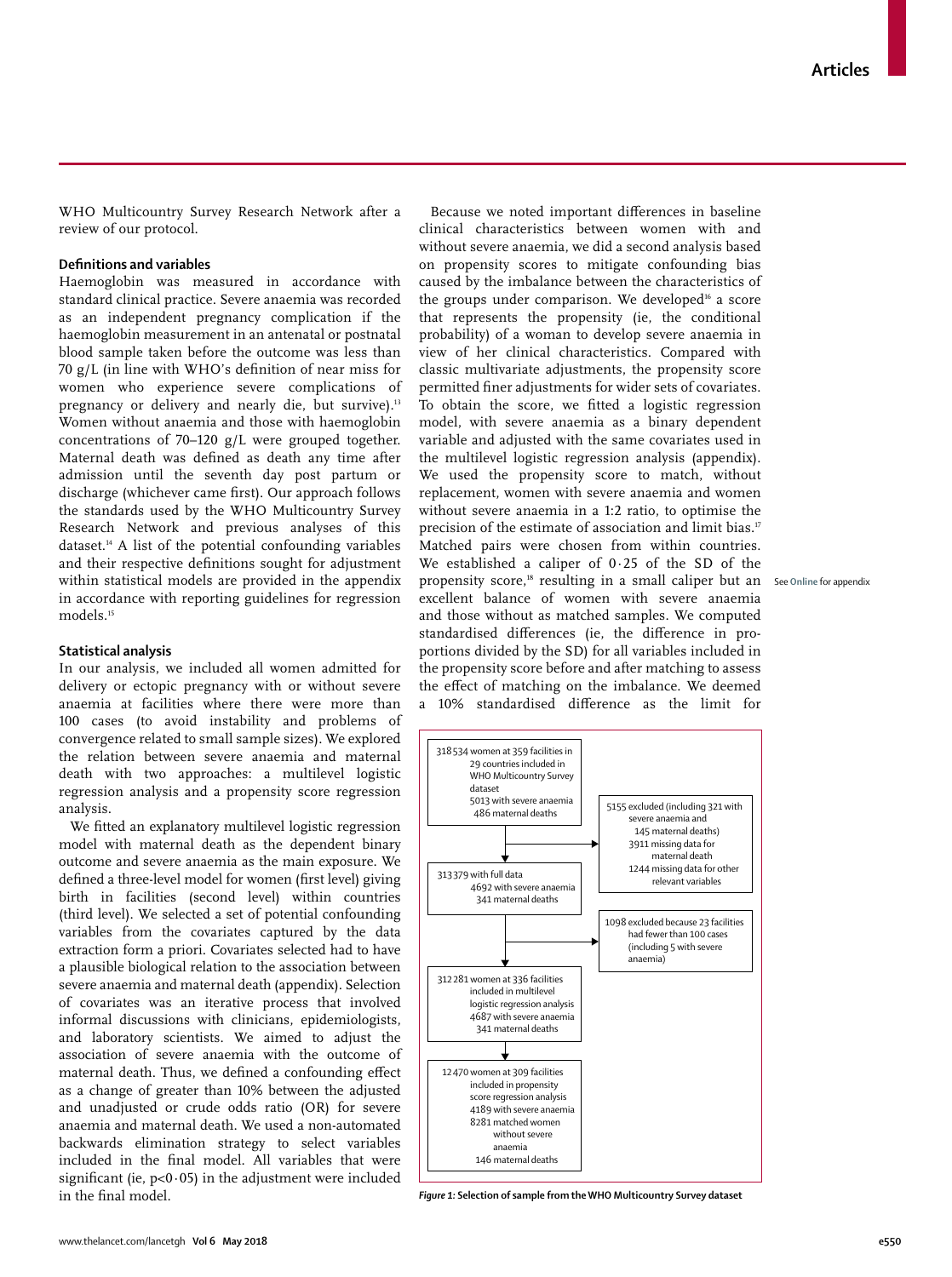|                                                | Women with severe anaemia<br>$(n=4687)$ |                       | Women without severe anaemia*<br>$(n=307594)$ | p valuet                |          |
|------------------------------------------------|-----------------------------------------|-----------------------|-----------------------------------------------|-------------------------|----------|
|                                                | Data available (n)                      | Finding               | Data available (n)                            | Finding                 |          |
| Maternal death                                 | $\cdot$ .                               | 135 (3%)              | $\cdot$                                       | $206 (-1%)$             | < 0.0001 |
| Age, years                                     | 4679                                    | 26.7(6.4)             | 306684                                        | 26.6(6.0)               | 0.118    |
| Marital status                                 | $\cdot$ .                               |                       | $\cdot$                                       |                         | 0.002    |
| Single, separated, divorced, widowed, or other | $\cdot$ .                               | 411 (9%)              | $\ddotsc$                                     | 30 947 (10%)            | $\cdot$  |
| Married or cohabitating                        | $\cdots$                                | 4244 (91%)            | $\ldots$                                      | 273065 (89%)            |          |
| Length of schooling, years                     | 4473                                    | $7.3(5.2)$ ; 8 (0-12) | 282316                                        | $8.5(4.9)$ ; 9 (6-12)   | < 0.0001 |
| Pregnancies (including current pregnancy)      | 4683                                    | $2.9(2.2)$ ; $2(1-4)$ | 307111                                        | $2.5(1.8)$ ; 2(1-3)     | < 0.0001 |
| Previous births (excluding current delivery)   | 4684                                    | $1.6(2.0); 1(0-2)$    | 306 991                                       | $1.3(1.7); 1(0-2)$      | < 0.0001 |
| Previous caesarean sections                    | 4663                                    | $0.29(0.7);0(0-0)$    | 303430                                        | $0.16(0.5)$ ; 0 $(0-0)$ | < 0.0001 |

Data are n (%), mean (SD), or mean (SD); median (IQR). \*The subset of women included in the propensity score regression analysis were taken from this group †The student's *t* test was used to compare continuous variables; the χ² test was used for all other variables.

*Table 1:* **Demographic features of women included in analysis of the association between severe anaemia and maternal mortality**

|                                                                              | Odds ratio* (95% CI) | p value |  |  |  |
|------------------------------------------------------------------------------|----------------------|---------|--|--|--|
| Multilevel logistic regression†                                              |                      |         |  |  |  |
| Crude                                                                        | 43.35 (35.03-53.65)  | <0.0001 |  |  |  |
| Adjusted                                                                     |                      |         |  |  |  |
| Severe anaemia                                                               | $2.36(1.60-3.48)$    | <0.0001 |  |  |  |
| General anaesthesia                                                          | $1.85(1.24 - 2.75)$  | 0.003   |  |  |  |
| Admission to intensive-care unit                                             | $5.38(3.36 - 8.60)$  | <0.0001 |  |  |  |
| Post-partum haemorrhage                                                      | $3.35(2.27 - 4.95)$  | <0.0001 |  |  |  |
| Sepsis                                                                       | 13.85 (8.78-21.84)   | <0.0001 |  |  |  |
| Pre-eclampsia                                                                | $6.62(4.58-9.56)$    | <0.0001 |  |  |  |
| Oliquria                                                                     | 17.72 (9.49-33.09)   | <0.0001 |  |  |  |
| Failure to form clots                                                        | $2.84(1.37 - 5.89)$  | 0.005   |  |  |  |
| Thrombocytopenia                                                             | $3.27(1.42 - 7.53)$  | 0.005   |  |  |  |
| Massive transfusion                                                          | $0.36(0.18 - 0.69)$  | 0.002   |  |  |  |
| Shock                                                                        | 85.55 (56.61-129.28) | <0.0001 |  |  |  |
| Severe acidosis                                                              | 10.40 (4.74-22.85)   | <0.0001 |  |  |  |
| Propensity score regression‡                                                 |                      |         |  |  |  |
| Cases with severe anaemia matched (1:2) with cases<br>without severe anaemia | $1.86(1.39-2.49)$    | <0.0001 |  |  |  |

The appendix lists definitions of the covariates used in the multilevel logistic regression model. \*Maximal model used to develop adjusted odds ratio includes severe anaemia, general anaesthesia, admission to intensive-care unit, post-partum haemorrhage, sepsis, pre-eclampsia, oliguria, failure to form clots, thrombocytopenia, massive transfusion, shock, severe acidosis, previous pregnancies, abnormal placentation, malaria, dengue, azotaemia, and dialysis; goodness-of-fit test for the adjusted final model χ<sup>2</sup> 1536 (12 degrees of freedom; p<0.0001). †N=312 281, 4687 of whom had severe anaemia; 341 maternal deaths were recorded. ‡N=12470, 4189 of whom had severe anaemia; 146 maternal deaths were recorded; the covariates used to identify matched women without severe anaemia are in the appendix.

*Table 2:* **Regression analyses of association between severe anaemia and maternal mortality**

a correct balance. We also computed the post-match C statistic to assess the degree of balance.19 After matching, we compared maternal mortality between women with severe anaemia and those without severe anaemia as matched groups. We calculated an adjusted OR to quantify the association between severe anaemia and maternal death, and used univariate logistic regression fitted by generalised estimating equations to account for matched data.

To assess the effect of reducing severe anaemia on mortality, we calculated the population attributable fraction<sup>20</sup> to estimate the reduction in mortality that would occur if severe anaemia was completely eradicated in the study sample:

Population attributable fraction = 
$$
\frac{P_c(aOR-1)}{aOR}
$$

where  $P_c$  is the proportion of cases that are exposed and αOR is the adjusted OR for the effect of anaemia on mortality.

We used the non-random package in R (version 1.42) for the propensity score matching, and STATA/IC (version 15.0) for all remaining statistical analysis.

# **Role of the funding source**

The funder had no role in study design; data collection, analysis, or interpretation; or writing of the Article. The corresponding author had access to all study data and responsibility for the decision to submit the paper for publication.

# **Results**

312281 pregnancies (including 96 ectopic pregnancies), 4687 cases of severe anaemia and 341 maternal deaths at 336 facilities were included in the multilevel analysis (figure 1). Table 1 shows the characteristics of included women with and without severe anaemia. 12470 women—4189 women with severe anaemia matched with 8281 women without severe anaemia from 309 facilities, and 146 maternal deaths were included in the propensity score analysis (figure 1). For 97 women with severe anaemia, only one match could be found (ie, they were matched 1:1 rather than 1:2).

The odds of maternal death was higher in mothers with severe anaemia than in those without severe anaemia in both the crude (OR 43∙35 [95% CI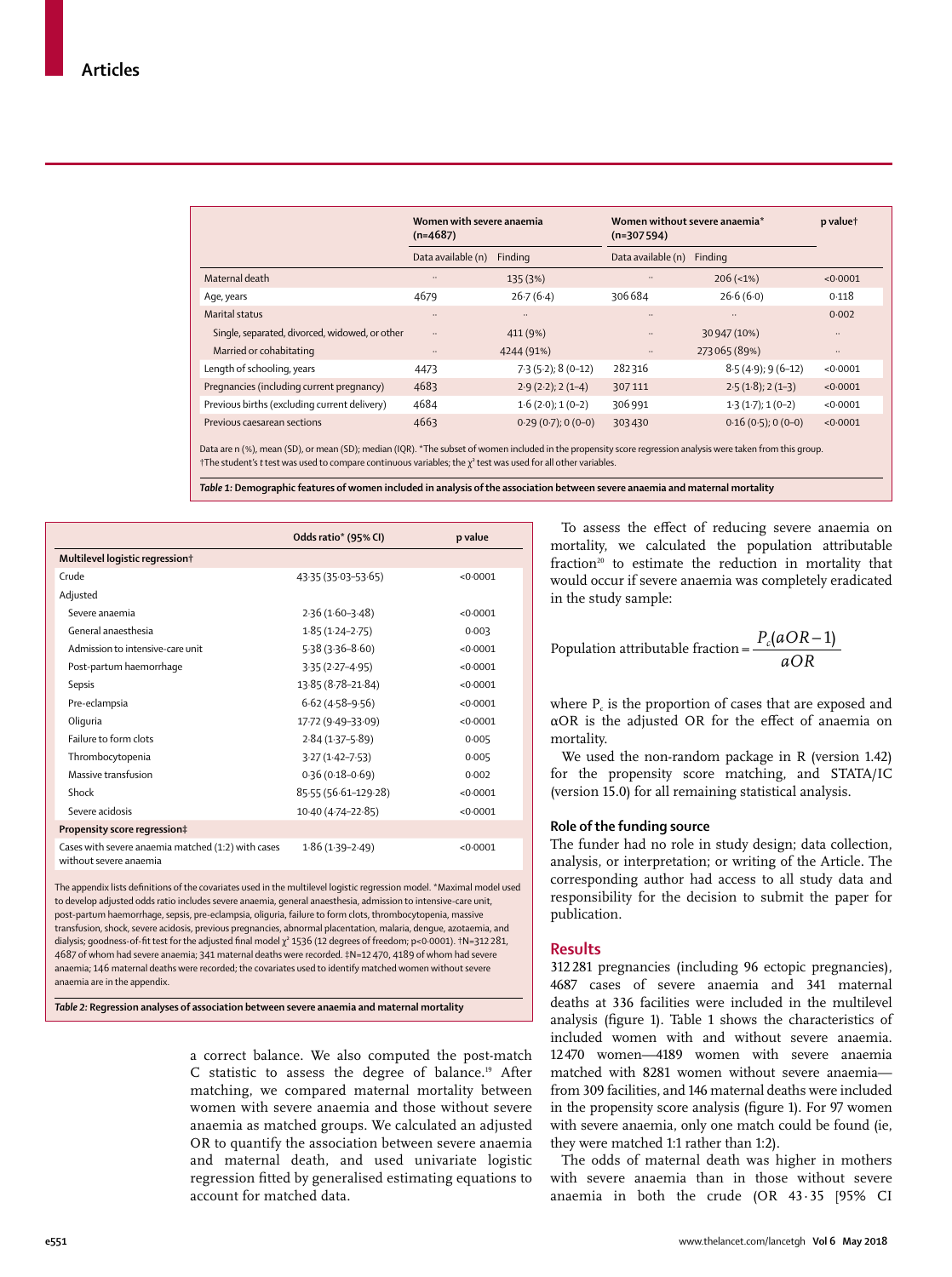35∙03–53∙65], p<0·0001) and adjusted analyses (adjusted OR 2∙36 [95% CI 1∙60–3∙48], p<0·0001; table 2). The propensity score matching algorithm largely reduced the initial imbalance between women with and without severe anaemia, with between-group standardised differences for all instances lower than the recommended 10% limit (figure 2, table 3). After matching, the C statistic was 0∙506, which suggests almost-perfect matching. Overall, propensity score regression analysis showed an association between severe anaemia and maternal death (adjusted OR 1∙86 [95% CI 1∙39–2∙49], p<0·0001; table 2). The population attributable fraction was 0∙184.

We did sensitivity analyses for both the multilevel and the propensity score regression models. When cases of post-partum haemorrhage were removed from the multilevel regression model, the adjusted OR between severe anaemia and maternal death was more pronounced (4∙58 [95% CI 2∙87–7∙31]). The association between anaemia and maternal mortality was unchanged when post-partum haemorrhage was classed as "none", "moderate", or "severe" according to use of medical and surgical management strategies (adjusted OR 2∙41 [95% CI 1∙63–3∙55]). In the propensity regression analysis, changing the caliper between the cases with severe anaemia and those without severe anaemia did not affect the size or direction of the estimate (data not shown).

# **Discussion**

In our analysis of a dataset of 312281 pregnancies in 29 countries from the WHO Multicountry Survey, the odds of maternal death were twice as high in those with severe anaemia compared with those without severe anaemia. The association seemed to be moderately strong, temporal, and consistent and was reproducible in both multilevel and propensity score regression analyses. Previously published estimates of the relation between anaemia and maternal mortality were limited by low event rates, low geographical variability,4 and residual confounding variables.<sup>10</sup> Furthermore, maternal death is rarely reported as an outcome in randomised studies, and therefore such analyses necessitate use of observational data.10

Our finding of a link between severe maternal anaemia and mortality challenges the assumption that haematological indices such as haemoglobin are not suitable outcome measures.<sup>6</sup> The insistence that clinical outcomes be used for assessment of effectiveness of iron interventions will necessitate larger, more complicated studies (possibly of composite outcomes) to ensure adequate power.<sup>6</sup> The implications of our findings are far reaching, because severe anaemia is globally prevalent.<sup>2</sup> The implementation of international recommendations on iron fortification,<sup>21</sup> targeted iron supplementation,<sup>5</sup> anthelminthic therapy programmes,<sup>5</sup> blood management strategies, and access to transfusion services should be vigorously reinforced. Importantly, maternal anaemia should remain an important priority, and merits renewed focus in terms of



*Figure 2:* **Propensity score matching of cases of severe anaemia with cases without severe anaemia** Red dotted lines denote 10% standardised difference between covariates. The appendix details the confounding variables included.

public health interventions and from clinicians caring for women during pregnancy and labour. Increased focus on effective prevention is needed, because approaches so far have not effectively addressed the problem.

Our study had several strengths. The dataset was large and diverse (both geographically and ethnically), with ample numbers of events and many available confounding variables, allowing for adjustment of statistical models without compromising the model's goodness-offit.22 We used two types of regression analyses to ensure that our findings were not affected by our choice of statistical modelling. The confounding variables chosen were from an extensive list of data gathered within the original study.12 We chose variables that had a plausible biological relation with severe anaemia and maternal death, those that, if present in the context of severe anaemia, worsen outcomes (appendix), and those that are associated with maternal death such as shock, admission to intensive care, and severe acidosis. The relevance of these variables helps to explain the great reduction from the crude OR after adjustment.

The association of anaemia with poor maternal outcomes, including increased morbidity related to post-partum haemorrhage,<sup>23</sup> antenatal sepsis, and postnatal sepsis, is well reported.<sup>24</sup> We are confident that our adjustment of the statistical models has a rational a-priori basis. We were, however, limited in our choice of variables for adjustment, by what was recorded within the original WHO study. 341 maternal deaths were recorded in the survey sample, and our adjusted model included 12 variables—well within the rule of thumb of one confounder per ten outcome events.25

Our study also had several limitations. Anaemia data were collected according to the WHO definition of severe adverse outcome.<sup>12</sup> Thus, anaemia was recorded as a binary variable (ie, present [haemoglobin <70 g/L] or absent [haemoglobin  $\geq 70g/L$ ]), and actual haemoglobin concentrations were not recorded. As a result, women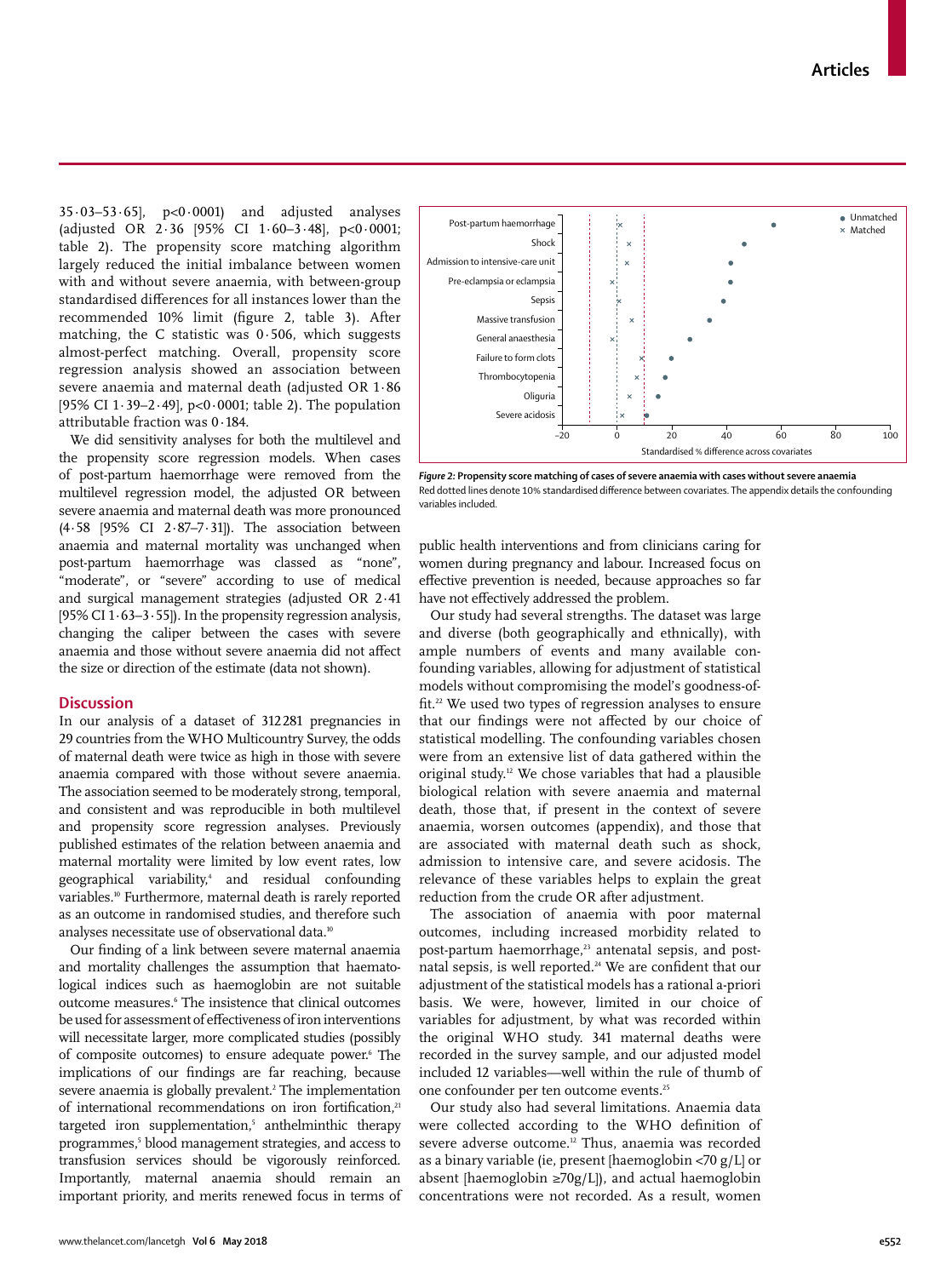|                                                                                                                                            | Unmatched                                  |                                                 |                                   |          | Matched                                    |                                               |                                   |          |  |
|--------------------------------------------------------------------------------------------------------------------------------------------|--------------------------------------------|-------------------------------------------------|-----------------------------------|----------|--------------------------------------------|-----------------------------------------------|-----------------------------------|----------|--|
|                                                                                                                                            | Women with<br>severe anaemia<br>$(n=4687)$ | Women without<br>severe anaemia<br>$(n=307594)$ | Standardised<br>difference<br>(%) | p value  | Women with<br>severe anaemia<br>$(n=4189)$ | Women without<br>severe anaemia<br>$(n=8281)$ | Standardised<br>difference<br>(%) | p value  |  |
| General anaesthesia                                                                                                                        | 455 (9.7%)                                 | 9913 (3.2%)                                     | 26.6                              | <0.0001  | 293 (7.0%)                                 | 615(7.4%)                                     | $-1.8$                            | 0.380    |  |
| Admission to<br>intensive-care unit                                                                                                        | 429 (9.2%)                                 | 1393 (0.5%)                                     | 41.6                              | < 0.0001 | 260 (6.2%)                                 | 452 (5.5%)                                    | 3.6                               | 0.089    |  |
| Post-partum haemorrhage                                                                                                                    | 804 (17.2%)                                | 3840 (1.2%)                                     | 57.2                              | < 0.0001 | 589 (14.1%)                                | 1139 (13.8%)                                  | $1-1$                             | 0.640    |  |
| Sepsis                                                                                                                                     | 397 (8.5%)                                 | 1691 (0.5%)                                     | 38.9                              | <0.0001  | 264 (6.3%)                                 | 510(6.2%)                                     | 0.7                               | 0.754    |  |
| Pre-eclampsia or<br>eclampsia                                                                                                              | 617(13.2%)                                 | 7126 (2.3%)                                     | 41.5                              | < 0.0001 | 570 (13.6%)                                | 1166 (14.1%)                                  | $-1.8$                            | 0.471    |  |
| Oliguria                                                                                                                                   | 57(1.2%)                                   | $111 (-0.1\%)$                                  | 15.0                              | <0.0001  | 30(0.7%)                                   | $30(0.4\%)$                                   | 4.5                               | 0.007    |  |
| Failure to form clots                                                                                                                      | 96(2.0%)                                   | $131 (-0.1\%)$                                  | 19.8                              | < 0.0001 | 57(1.4%)                                   | 38(0.5%)                                      | 8.9                               | < 0.0001 |  |
| Thrombocytopenia                                                                                                                           | 78 (1.7%)                                  | 154 (0.1%)                                      | $17-6$                            | <0.0001  | 49 (1.2%)                                  | 42 (0.5%)                                     | 7.2                               | <0.0001  |  |
| Massive transfusion                                                                                                                        | 262(5.6%)                                  | $206(0.1\%)$                                    | 33.8                              | < 0.0001 | 75(1.8%)                                   | 76 (0.9%)                                     | 5.3                               | < 0.0001 |  |
| Shock                                                                                                                                      | 481 (10.3%)                                | 579 (0.2%)                                      | 46.5                              | <0.0001  | 216(5.2%)                                  | 349 (4.2%)                                    | $4-3$                             | 0.017    |  |
| Severe acidosis                                                                                                                            | 30(0.6%)                                   | $60 (< 0.1\%)$                                  | $10-8$                            | < 0.0001 | 11(0.3%)                                   | $13(0.2\%)$                                   | 1.8                               | 0.204    |  |
| Data are n (%), unless otherwise specified.                                                                                                |                                            |                                                 |                                   |          |                                            |                                               |                                   |          |  |
| Table 3: Standardised differences between women with severe anaemia and those without severe anaemia included in propensity score analysis |                                            |                                                 |                                   |          |                                            |                                               |                                   |          |  |

with mild-to-moderate anaemia were grouped with women without anaemia as the comparator. This grouping probably weakens the association identified, and also meant that we could not assess a potential dose–response relation between severe anaemia and maternal death. Furthermore, the timing of severe anaemia (antenatal or postnatal) was not recorded. However, with respect to temporality of association, all data for severe anaemia were gathered before maternal death occurred. Future similar research should explore haemoglobin as a continuous variable with maternal morbidity or mortality, or both, and whether higher haemoglobin concentrations are associated with adverse maternal outcomes.

More than 4000 cases were excluded from our analyses because of missing data. This issue was due to how data were gathered in the original survey<sup>12</sup> (ie, in a binary fashion), which meant that multiple imputation strategies could not be used.<sup>26</sup> Unfortunately, we could not examine in depth how these missing data affected the estimate of the relation between severe anaemia and maternal death.

We used propensity score regression analysis in addition to multivariable logistic models, because such analyses allow for comparisons of outcomes of interest from observational data via a scoring system for groups with similar characteristics, mimicking a randomised study.<sup>27</sup> In propensity score analysis, important differences between groups are minimised (eg, achieving similarity in baseline characteristics reduces the risk of selection bias), although we cannot completely exclude the possibility of residual confounding—some relevant variables could be inadvertently omitted from the score. The use of propensity score analysis for data from the WHO Multicountry Survey is novel and supported the main findings of the logistic regression model.

The availability of care varied between the individual facilities contributing data to the dataset. An analysis stratified by individual facilities was unfeasible and therefore was not done. We controlled for variables that could predispose women to postnatal anaemia in our multilevel and propensity regression analyses and did sensitivity analyses to establish whether the relation between severe anaemia and maternal death was solely related to post-partum haemorrhage within these data.

We are confident that our findings are a robust demonstration of an independent link between severe anaemia and maternal death. Although our data cannot explain a direct causal relation between severe anaemia and maternal death, examination of the extent to which causal criteria have been met by our work is worthwhile.<sup>28</sup> We noted a moderately strong association between severe anaemia and maternal death in the multilevel regression analysis on the basis of published criteria, with a point estimate (ie, adjusted OR) in the range of  $2-5.^{29,30}$  By these criteria, the association was weak in the propensity score regression analysis, but this statistical approach underestimates the strength of associations.31 The association was temporal in that the exposure measurements (severe anaemia) were obtained before the occurrence of the outcome (death). This relation has biological plausibility,<sup>28</sup> because severe anaemia reduces tissue oxygen availability (via a reduction in circulating haemoglobin), reduces iron availability for DNA synthesis, and alters enzyme function,<sup>2</sup> all of which could contribute to an association between severe anaemia and maternal death. The relation between severe anaemia and maternal death was also consistently noted with varied statistical approaches.28,32 We could not study if there was a biological gradient.